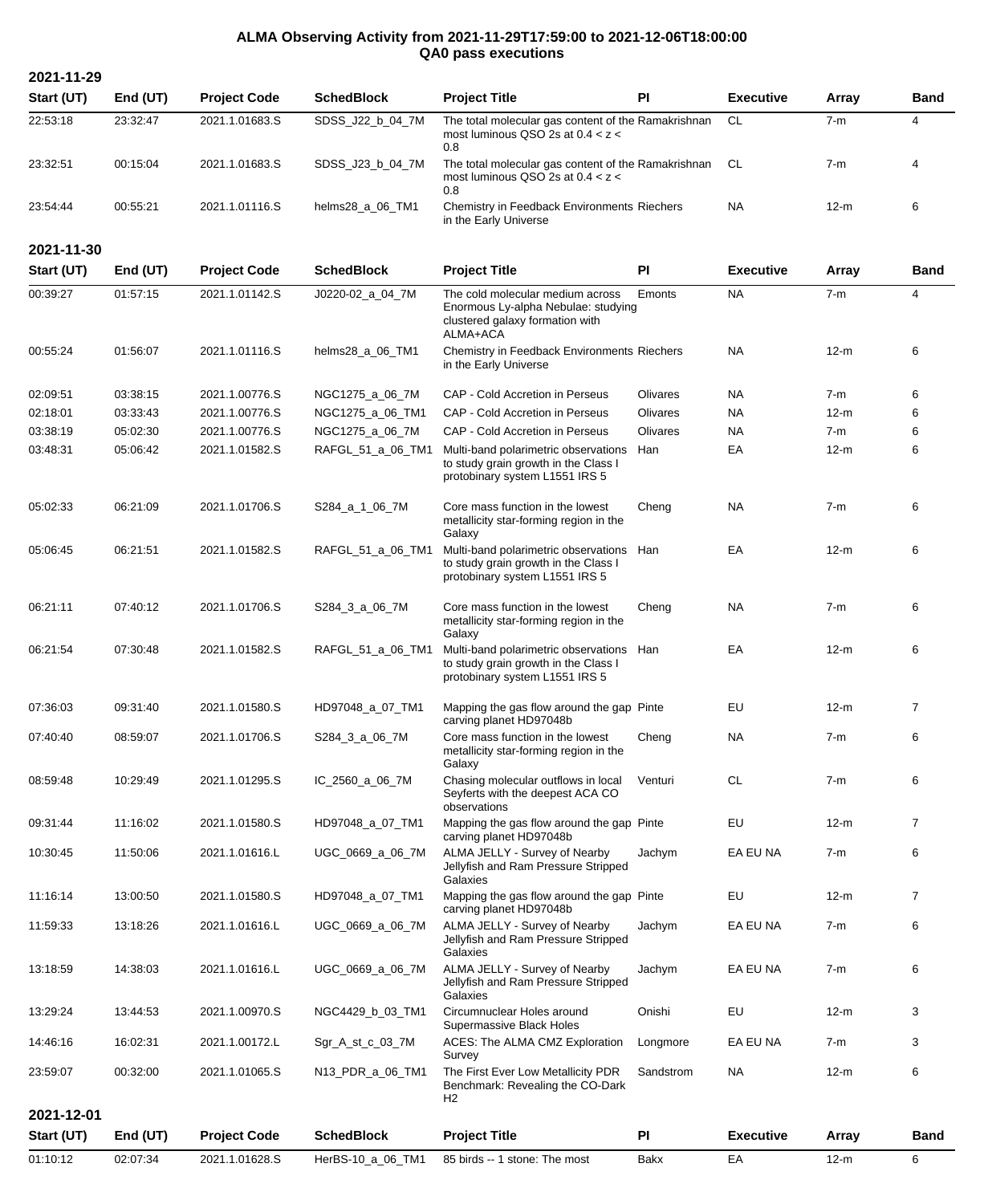|          |          |                |                   | efficient line survey of SMGs in Bands<br>3 through 8                                                                             |                           |             |        |                |
|----------|----------|----------------|-------------------|-----------------------------------------------------------------------------------------------------------------------------------|---------------------------|-------------|--------|----------------|
| 01:51:14 | 03:08:42 | 2021.1.01142.S | J0220-02_a_04_7M  | The cold molecular medium across<br>Enormous Ly-alpha Nebulae: studying<br>clustered galaxy formation with<br>ALMA+ACA            | Emonts                    | <b>NA</b>   | $7-m$  | 4              |
| 02:08:09 | 03:25:51 | 2021.1.00776.S | NGC1275_a_06_TM1  | <b>CAP - Cold Accretion in Perseus</b>                                                                                            | Olivares                  | <b>NA</b>   | $12-m$ | 6              |
| 03:08:46 | 04:26:26 | 2021.1.01142.S | J0220-02_a_04_7M  | The cold molecular medium across<br>Enormous Ly-alpha Nebulae: studying<br>clustered galaxy formation with<br>ALMA+ACA            | Emonts                    | <b>NA</b>   | $7-m$  | 4              |
| 03:40:19 | 04:47:51 | 2019.1.00261.L | IRAS0430 a 06 TM2 | Early Planet Formation in Embedded Ohashi<br><b>Disks</b>                                                                         |                           | EA EU NA    | $12-m$ | 6              |
| 04:26:29 | 05:19:32 | 2021.1.00490.S | N11_N_4_a_06_7M   | Filament and high-mass star<br>formation triggered by tidally-driven<br>colliding HI flows in the LMC                             | Tsuge                     | EA          | $7-m$  | 6              |
| 05:05:13 | 06:06:45 | 2021.1.01414.S | DQ_Tau_a_06_TM1   | Catch me if you can: time-variable<br>ionization of DQ Tau disk traced via<br>$H13CO+$                                            | van Terwisga              | EU          | $12-m$ | 6              |
| 05:20:04 | 06:38:52 | 2021.1.01706.S | S284_3_a_06_7M    | Core mass function in the lowest<br>metallicity star-forming region in the<br>Galaxy                                              | Cheng                     | <b>NA</b>   | $7-m$  | 6              |
| 06:07:33 | 07:29:29 | 2021.1.01123.L | MWC758_a_07_TM1   | exoALMA                                                                                                                           | Teague                    | EA EU NA    | $12-m$ | 7              |
| 06:38:54 | 07:57:42 | 2021.1.01706.S | S284_3_a_06_7M    | Core mass function in the lowest<br>metallicity star-forming region in the<br>Galaxy                                              | Cheng                     | <b>NA</b>   | $7-m$  | 6              |
| 07:29:31 | 08:02:23 | 2021.1.00520.S | HOPS-210 a 07 TM2 | Has Dust Settling Already Started in<br><b>Embedded Disks?</b>                                                                    | Lin                       | <b>NA</b>   | $12-m$ | 7              |
| 07:58:12 | 09:16:39 | 2021.1.01706.S | S284_3_a_06_7M    | Core mass function in the lowest<br>metallicity star-forming region in the<br>Galaxy                                              | Cheng                     | <b>NA</b>   | $7-m$  | 6              |
| 08:02:27 | 08:26:42 | 2021.1.00520.S | HOPS-153_a_07_TM2 | Has Dust Settling Already Started in Lin<br><b>Embedded Disks?</b>                                                                |                           | <b>NA</b>   | $12-m$ | $\overline{7}$ |
| 08:26:45 | 09:53:47 | 2021.1.00280.L | vuds_cos_c_07_TM1 | CRISTAL: a survey of gas, dust and<br>stars on kiloparsec scales in star-<br>forming galaxies at z~4-5                            | Herrera-Camus             | CL EA EU NA | $12-m$ | $\overline{7}$ |
| 09:16:43 | 10:46:34 | 2021.1.01295.S | IC_2560_a_06_7M   | Chasing molecular outflows in local<br>Seyferts with the deepest ACA CO<br>observations                                           | Venturi                   | <b>CL</b>   | $7-m$  | 6              |
| 10:01:11 | 11:27:13 | 2021.1.00280.L | vuds cos e 07 TM1 | CRISTAL: a survey of gas, dust and<br>stars on kiloparsec scales in star-<br>forming galaxies at z~4-5                            | Herrera-Camus CL EA EU NA |             | $12-m$ | 7              |
| 10:59:50 | 12:02:05 | 2021.1.01616.L | LEDA_309_a_06_7M  | ALMA JELLY - Survey of Nearby<br>Jellyfish and Ram Pressure Stripped<br>Galaxies                                                  | Jachym                    | EA EU NA    | $7-m$  | 6              |
| 11:49:41 | 13:16:12 | 2021.1.00280.L | vuds cos c 07 TM1 | CRISTAL: a survey of gas, dust and Herrera-Camus CL EA EU NA<br>stars on kiloparsec scales in star-<br>forming galaxies at z~4-5  |                           |             | $12-m$ | 7              |
| 12:08:04 | 13:10:18 | 2021.1.01616.L | LEDA_309_a_06_7M  | ALMA JELLY - Survey of Nearby<br>Jellyfish and Ram Pressure Stripped<br>Galaxies                                                  | Jachym                    | EA EU NA    | $7-m$  | 6              |
| 13:17:48 | 13:54:30 | 2019.1.01587.S | J1511+04 a 07 TM1 | The TRICEPS survey: Tracing<br>Rotation with Ionized Carbon in Early<br><b>Primeval Systems</b>                                   | Lelli                     | EU          | $12-m$ | $\overline{7}$ |
| 13:24:13 | 14:53:48 | 2021.1.01616.L | GMP4232_a_06_7M   | ALMA JELLY - Survey of Nearby<br>Jellyfish and Ram Pressure Stripped<br>Galaxies                                                  | Jachym                    | EA EU NA    | $7-m$  | 6              |
| 14:05:51 | 15:01:24 | 2021.1.00128.L | V1094_Sc_a_06_TM1 | AGE-PRO: the ALMA survey of Gas Zhang<br>Evolution in PROtoplanetary disks                                                        |                           | CL EU NA    | $12-m$ | 6              |
| 14:53:52 | 16:13:20 | 2021.1.01142.S | J1347+23_a_04_7M  | The cold molecular medium across<br>Enormous Ly-alpha Nebulae: studying<br>clustered galaxy formation with<br>ALMA+ACA            | Emonts                    | <b>NA</b>   | $7-m$  | 4              |
| 15:20:22 | 16:00:25 | 2021.1.01233.S | SDSSJ141_a_04_TM1 | Molecular gas properties of merging<br>galaxies with dual luminous quasars                                                        | Tang                      | EA          | $12-m$ | 4              |
| 16:01:08 | 17:11:23 | 2021.1.00686.S | sgrastar_a_06_TM1 | Bipolar Outflows near Sgr A*                                                                                                      | Garay                     | <b>CL</b>   | $12-m$ | 6              |
| 17:05:25 | 18:29:24 | 2021.1.01616.L | ESO137-0_a_06_7M  | ALMA JELLY - Survey of Nearby<br>Jellyfish and Ram Pressure Stripped<br>Galaxies                                                  | Jachym                    | EA EU NA    | $7-m$  | 6              |
| 17:38:13 | 18:48:14 | 2021.1.00686.S | sgrastar_a_06_TM1 | Bipolar Outflows near Sgr A*                                                                                                      | Garay                     | CL          | $12-m$ | 6              |
| 19:39:03 | 19:57:27 | 2021.1.00548.S | SgrC_a_03_TM1     | Tomography of the peculiar Sgr C<br>cloud: a higher density threshold for<br>star formation in a highly turbulent<br>environment? | Lu                        | EA          | $12-m$ | 3              |
| 19:58:12 | 21:07:44 | 2021.1.00398.S | LAB1_a_03_TM1     | Molecular Gas Census in a giant                                                                                                   | Umehata                   | EA          | $12-m$ | 3              |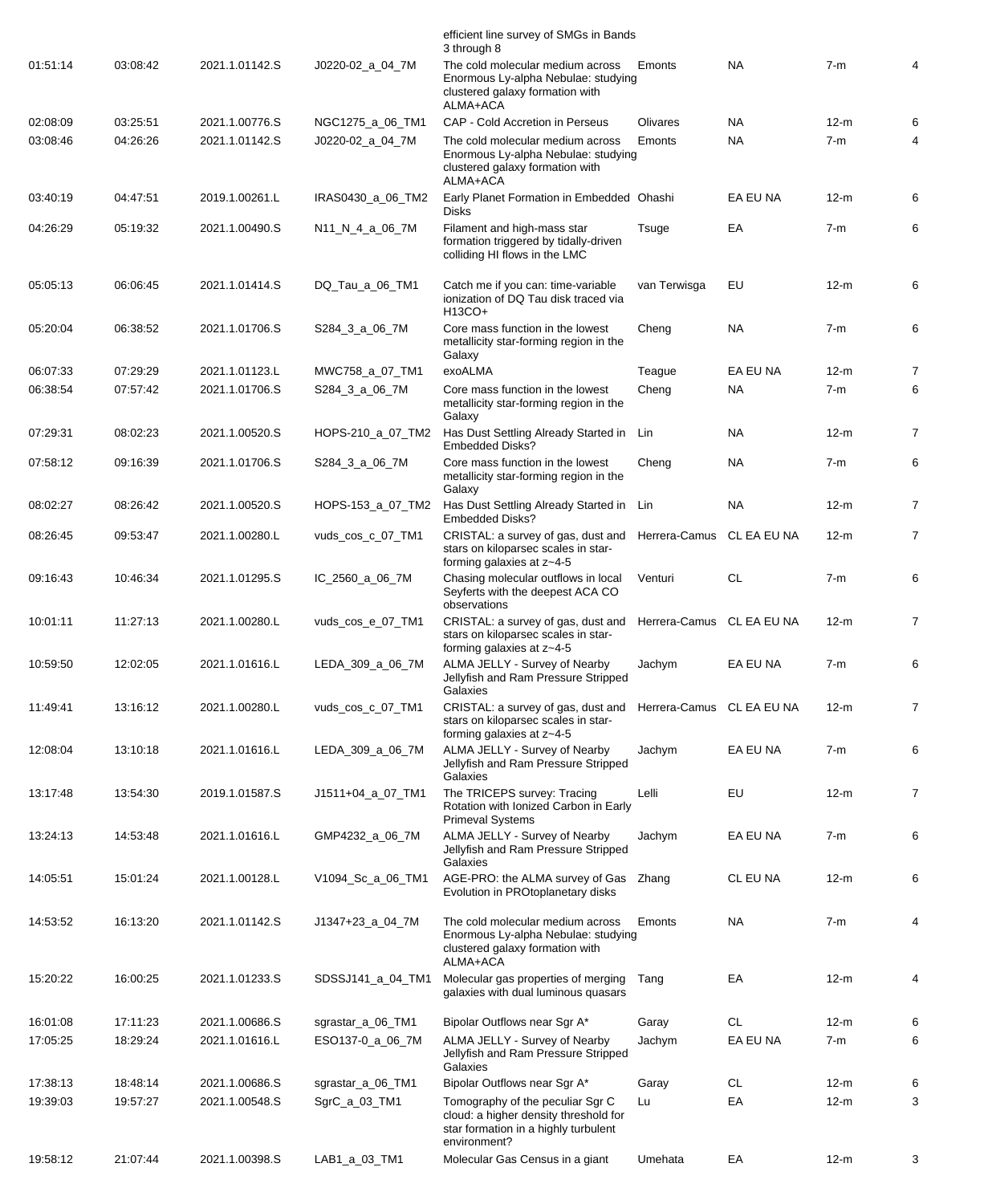| 2021-12-02 |          |                |                   |                                                                                                                         |            |           |        |   |
|------------|----------|----------------|-------------------|-------------------------------------------------------------------------------------------------------------------------|------------|-----------|--------|---|
| 23:55:49   | 01:16:39 | 2021.1.01142.S | J0220-02_a_04_7M  | The cold molecular medium across<br>Enormous Ly-alpha Nebulae: studying<br>clustered galaxy formation with<br>ALMA+ACA  | Emonts     | <b>NA</b> | $7-m$  | 4 |
| 23:49:23   | 00:39:39 | 2021.1.00135.S | Mrk_1126_a_06_TM1 | Gravitational Instability as a Cause of Kawamuro<br>Rapidly Mass-accreting AGNs                                         |            | <b>CL</b> | $12-m$ | 6 |
| 22:56:02   | 23:37:05 | 2021.1.01683.S | SDSS_J21_a_04_7M  | The total molecular gas content of the Ramakrishnan<br>most luminous QSO 2s at $0.4 < z <$<br>0.8                       |            | <b>CL</b> | $7-m$  | 4 |
| 22:45:16   | 23:36:28 | 2021.1.00135.S | Mrk_1126_a_06_TM1 | Gravitational Instability as a Cause of Kawamuro<br>Rapidly Mass-accreting AGNs                                         |            | <b>CL</b> | $12-m$ | 6 |
| 22:15:07   | 22:44:38 | 2021.1.01150.S | 3C_445_a_06_TM1   | AGN-galaxy interplay through<br>multiphase outflows and feedback                                                        | Rojas      | <b>CL</b> | $12-m$ | 6 |
| 21:39:56   | 22:12:20 | 2021.1.00499.S | PJ231356_a_03_TM2 | Probing Gas, Dust, Stars, and Star<br>Formation Activity down to 100-pc<br>Scales using Strong Gravitational<br>Lensing | Kamieneski | <b>NA</b> | $12-m$ | 3 |
| 21:36:26   | 22:48:51 | 2019.2.00110.S | NGC 6822 a 03 7M  | An unbiased census of giant<br>molecular clouds in the low-metal<br>dwarf galaxy NGC 6822                               | Kohno      | EA        | $7-m$  | 3 |
| 20:15:28   | 21:36:23 | 2019.2.00146.S | 118460_a_03_7M    | Tracing the Flow into Dense Cores in Lu<br>High-Mass Star Forming Filaments                                             |            | EA        | $7-m$  | 3 |
|            |          |                |                   | Lyman-alpha blob at $z=3$                                                                                               |            |           |        |   |

| Start (UT) | End (UT) | <b>Project Code</b> | <b>SchedBlock</b> | <b>Project Title</b>                                                                                                     | PI            | <b>Executive</b> | Array  | <b>Band</b>    |
|------------|----------|---------------------|-------------------|--------------------------------------------------------------------------------------------------------------------------|---------------|------------------|--------|----------------|
| 00:39:42   | 02:05:33 | 2021.1.01065.S      | N13_PDR_a_06_TM1  | The First Ever Low Metallicity PDR<br>Benchmark: Revealing the CO-Dark<br>H <sub>2</sub>                                 | Sandstrom     | <b>NA</b>        | $12-m$ | 6              |
| 01:16:42   | 02:34:29 | 2021.1.01142.S      | J0220-02_a_04_7M  | The cold molecular medium across<br>Enormous Ly-alpha Nebulae: studying<br>clustered galaxy formation with<br>ALMA+ACA   | Emonts        | <b>NA</b>        | $7-m$  | $\overline{4}$ |
| 02:19:53   | 02:57:31 | 2021.1.01150.S      | 3C_033_a_06_TM1   | AGN-galaxy interplay through<br>multiphase outflows and feedback                                                         | Rojas         | CL               | $12-m$ | 6              |
| 02:47:10   | 03:40:00 | 2021.1.00490.S      | N11_W_2_a_06_7M   | Filament and high-mass star<br>formation triggered by tidally-driven<br>colliding HI flows in the LMC                    | Tsuge         | EA               | $7-m$  | 6              |
| 03:01:57   | 04:14:13 | 2018.1.00625.S      | IRAS0416_a_07_TM1 | Unveiling Counter Rotation between Takakuwa<br>the Disk and Envelope around the<br>Class I Protostar IRAS 04169+2702     |               | EA               | $12-m$ | $\overline{7}$ |
| 05:42:18   | 07:03:42 | 2021.1.01123.L      | MWC758_a_07_TM1   | exoALMA                                                                                                                  | Teague        | EA EU NA         | $12-m$ | 7              |
| 07:02:51   | 07:46:07 | 2019.2.00072.S      | N11_S_a_06_7M     | Filament and high-mass star<br>formation triggered by tidally-driven<br>colliding HI flows in the LMC                    | Tsuge         | EA               | $7-m$  | 6              |
| 07:18:31   | 08:27:45 | 2019.1.00571.S      | S255IR_N_d_06_TM1 | The chemical evolution of complex<br>organic molecules from hot core to<br>disk in S255IR NIRS3                          | Baek          | EA               | $12-m$ | 6              |
| 07:50:02   | 09:20:07 | 2021.1.01295.S      | NGC_3081_a_06_7M  | Chasing molecular outflows in local<br>Seyferts with the deepest ACA CO<br>observations                                  | Venturi       | <b>CL</b>        | $7-m$  | 6              |
| 08:27:48   | 10:00:18 | 2021.1.00280.L      |                   | DEIMOS_C_d_07_TM1 CRISTAL: a survey of gas, dust and<br>stars on kiloparsec scales in star-<br>forming galaxies at z~4-5 | Herrera-Camus | CL EA EU NA      | $12-m$ | $\overline{7}$ |
| 09:20:19   | 10:49:44 | 2021.1.00439.S      | NGC4038_a_07_7M   | How do clouds regulate star<br>formation? A detailed view of the<br>Antennae merger                                      | Wilson        | <b>NA</b>        | $7-m$  | 7              |
| 10:00:22   | 11:22:24 | 2021.1.00280.L      | DEIMOS_C_f_07_TM1 | CRISTAL: a survey of gas, dust and<br>stars on kiloparsec scales in star-<br>forming galaxies at z~4-5                   | Herrera-Camus | CL EA EU NA      | $12-m$ | 7              |
| 10:59:13   | 12:20:02 | 2021.1.01616.L      | UGC_0669_a_06_7M  | ALMA JELLY - Survey of Nearby<br>Jellyfish and Ram Pressure Stripped<br>Galaxies                                         | Jachym        | EA EU NA         | $7-m$  | 6              |
| 11:49:49   | 13:14:07 | 2021.1.01123.L      | PDS_66_a_07_TM1   | exoALMA                                                                                                                  | Teague        | EA EU NA         | $12-m$ | 7              |
| 12:20:06   | 13:45:37 | 2021.1.01616.L      | GMP4232_a_06_7M   | ALMA JELLY - Survey of Nearby<br>Jellyfish and Ram Pressure Stripped<br>Galaxies                                         | Jachym        | EA EU NA         | $7-m$  | 6              |
| 13:15:12   | 14:39:59 | 2021.1.01123.L      | PDS_66_a_07_TM1   | exoALMA                                                                                                                  | Teague        | EA EU NA         | $12-m$ | 7              |
| 13:53:39   | 15:23:18 | 2021.1.01616.L      | GMP4232_a_06_7M   | ALMA JELLY - Survey of Nearby<br>Jellyfish and Ram Pressure Stripped<br>Galaxies                                         | Jachym        | EA EU NA         | $7-m$  | 6              |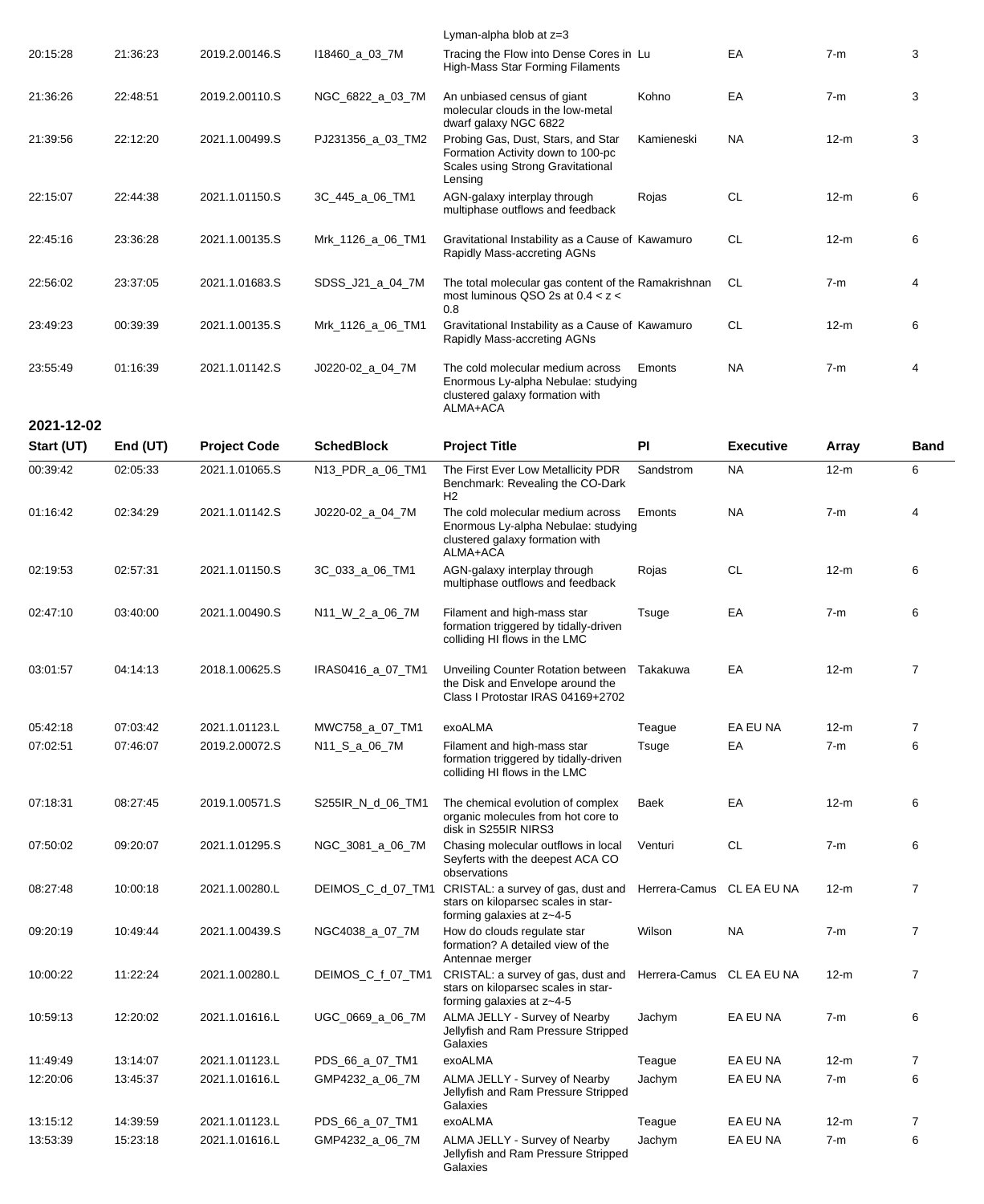| 21:59:09   | 22:29:20 | 2021.1.01150.S | 3C_445_a_06_TM1  | AGN-galaxy interplay through<br>multiphase outflows and feedback                                                                         | Rojas | <b>CL</b> | $12-m$ | 6 |
|------------|----------|----------------|------------------|------------------------------------------------------------------------------------------------------------------------------------------|-------|-----------|--------|---|
| 22:29:23   | 22:49:18 | 2021.1.01150.S | Mrk 926 a 06 TM1 | AGN-galaxy interplay through<br>multiphase outflows and feedback                                                                         | Rojas | <b>CL</b> | $12-m$ | 6 |
| 22:51:31   | 23:11:02 | 2021.1.01150.S | NGC_424_a_06_TM1 | AGN-galaxy interplay through<br>multiphase outflows and feedback                                                                         | Rojas | <b>CL</b> | $12-m$ | 6 |
| 23:08:53   | 23:59:40 | 2021.1.01683.S | SDSS_J00_a_04_7M | The total molecular gas content of the Ramakrishnan<br>most luminous QSO 2s at $0.4 < z <$<br>0.8                                        |       | <b>CL</b> | $7-m$  | 4 |
| 23:11:28   | 23:28:51 | 2021.1.01150.S | IC 1657 a 06 TM1 | AGN-galaxy interplay through<br>multiphase outflows and feedback                                                                         | Rojas | <b>CL</b> | $12-m$ | 6 |
| 23:29:46   | 00:11:06 | 2021.1.00105.S | ngc253_b_06_TM1  | The parsec scale view of the starburst Harada<br>ISM through molecular diagnostics                                                       |       | EA        | $12-m$ | 6 |
| 23:59:43   | 01:20:28 | 2021.1.00211.S | SDSS J01 a 03 7M | The ultimate test for quasar feedback Maiolino<br>in the early Universe: ultradeep<br>observations of the most luminous<br>quasar at z>6 |       | EU        | $7-m$  | 3 |
| 2021-12-03 |          |                |                  |                                                                                                                                          |       |           |        |   |

| Start (UT) | End (UT) | <b>Project Code</b> | <b>SchedBlock</b> | <b>Project Title</b>                                                                                                                  | <b>PI</b>       | <b>Executive</b> | <b>Array</b> | <b>Band</b> |
|------------|----------|---------------------|-------------------|---------------------------------------------------------------------------------------------------------------------------------------|-----------------|------------------|--------------|-------------|
| 00:11:28   | 00:31:34 | 2021.1.01150.S      | Mrk_926_a_06_TM1  | AGN-galaxy interplay through<br>multiphase outflows and feedback                                                                      | Rojas           | <b>CL</b>        | $12-m$       | 6           |
| 00:32:33   | 00:48:08 | 2021.1.00421.S      | ALESS_49_a_04_TM1 | The impact of accreting black-holes<br>on the star-forming ISM                                                                        | Calistro Rivera | EU               | $12-m$       | 4           |
| 00:48:48   | 01:06:45 | 2021.1.01150.S      | NGC_985_a_06_TM1  | AGN-galaxy interplay through<br>multiphase outflows and feedback                                                                      | Rojas           | CL               | 12-m         | 6           |
| 01:08:01   | 01:25:45 | 2021.1.01150.S      | NGC_424_a_06_TM1  | AGN-galaxy interplay through<br>multiphase outflows and feedback                                                                      | Rojas           | <b>CL</b>        | $12-m$       | 6           |
| 02:14:36   | 03:37:13 | 2021.1.01644.S      | NGC1068_a_06_7M   | Probing the Excitation and the Mass- García-<br>Luminosity Conversion Factor of the<br>Dense, Star Forming Gas Across<br>Galaxy Disks | Rodríguez       | EU               | $7-m$        | 6           |
| 02:28:43   | 02:46:22 | 2021.1.01150.S      | IC_1657_a_06_TM1  | AGN-galaxy interplay through<br>multiphase outflows and feedback                                                                      | Rojas           | <b>CL</b>        | $12-m$       | 6           |
| 03:02:53   | 04:18:21 | 2019.A.00034.S      | L1489IRS_a_06_TM1 | Early Planet Formation in Embedded Tobin<br>Disks (eDisk Survey)                                                                      |                 | <b>NA</b>        | $12-m$       | 6           |
| 03:37:40   | 04:58:38 | 2021.1.01142.S      | J0220-02_a_04_7M  | The cold molecular medium across<br>Enormous Ly-alpha Nebulae: studying<br>clustered galaxy formation with<br>ALMA+ACA                | Emonts          | NA.              | $7-m$        | 4           |
| 04:32:21   | 04:52:37 | 2021.1.00970.S      | NGC_1574_a_03_TM2 | Circumnuclear Holes around<br>Supermassive Black Holes                                                                                | Onishi          | EU               | $12-m$       | 3           |
| 04:52:45   | 06:00:41 | 2021.1.01087.S      | SPT0457-_a_03_TM1 | Mapping the extended environment of Rotermund<br>a massive z=4 protocluster candidate<br>discovered in the 2500 deg^2 SPT<br>survey.  |                 | NA               | $12-m$       | 3           |
| 06:04:01   | 06:56:10 | 2021.1.01661.S      | GW_Ori_a_06_TM2   | Disk misalignments in the GW Orionis Kraus<br>triple system: Disk tearing or planets?                                                 |                 | EU               | $12-m$       | 6           |
| 06:10:35   | 07:36:00 | 2021.1.01099.S      | TMC1_b_03_7M      | Revealing the Physical Properties of Nakamura<br>Fibers in the TMC-1 Filament                                                         |                 | EA               | $7-m$        | 3           |
| 07:22:21   | 08:30:33 | 2021.1.01087.S      | SPT0457-_a_03_TM1 | Mapping the extended environment of Rotermund<br>a massive z=4 protocluster candidate<br>discovered in the 2500 deg^2 SPT<br>survey.  |                 | NA.              | $12-m$       | 3           |
| 07:37:21   | 08:53:24 | 2021.1.00898.S      | Diffuse_a_03_7M   | The extremely peculiar globular<br>cluster system of UDG GAMA-526784<br>and its implications                                          | Zanella         | EU               | $7-m$        | 3           |
| 08:31:21   | 08:49:34 | 2021.1.01150.S      | NGC_2992_a_06_TM1 | AGN-galaxy interplay through<br>multiphase outflows and feedback                                                                      | Rojas           | <b>CL</b>        | $12-m$       | 6           |
| 08:50:21   | 09:15:49 | 2019.1.00195.L      | 631754_a_06_TM1   | ALMAGAL: ALMA Evolutionary study Molinari<br>of High Mass Protocluster Formation<br>in the Galaxy                                     |                 | EA EU NA         | $12-m$       | 6           |
| 08:53:47   | 10:09:36 | 2021.1.01142.S      | J1035-02 a 04 7M  | The cold molecular medium across<br>Enormous Ly-alpha Nebulae: studying<br>clustered galaxy formation with<br>ALMA+ACA                | Emonts          | NA.              | $7-m$        | 4           |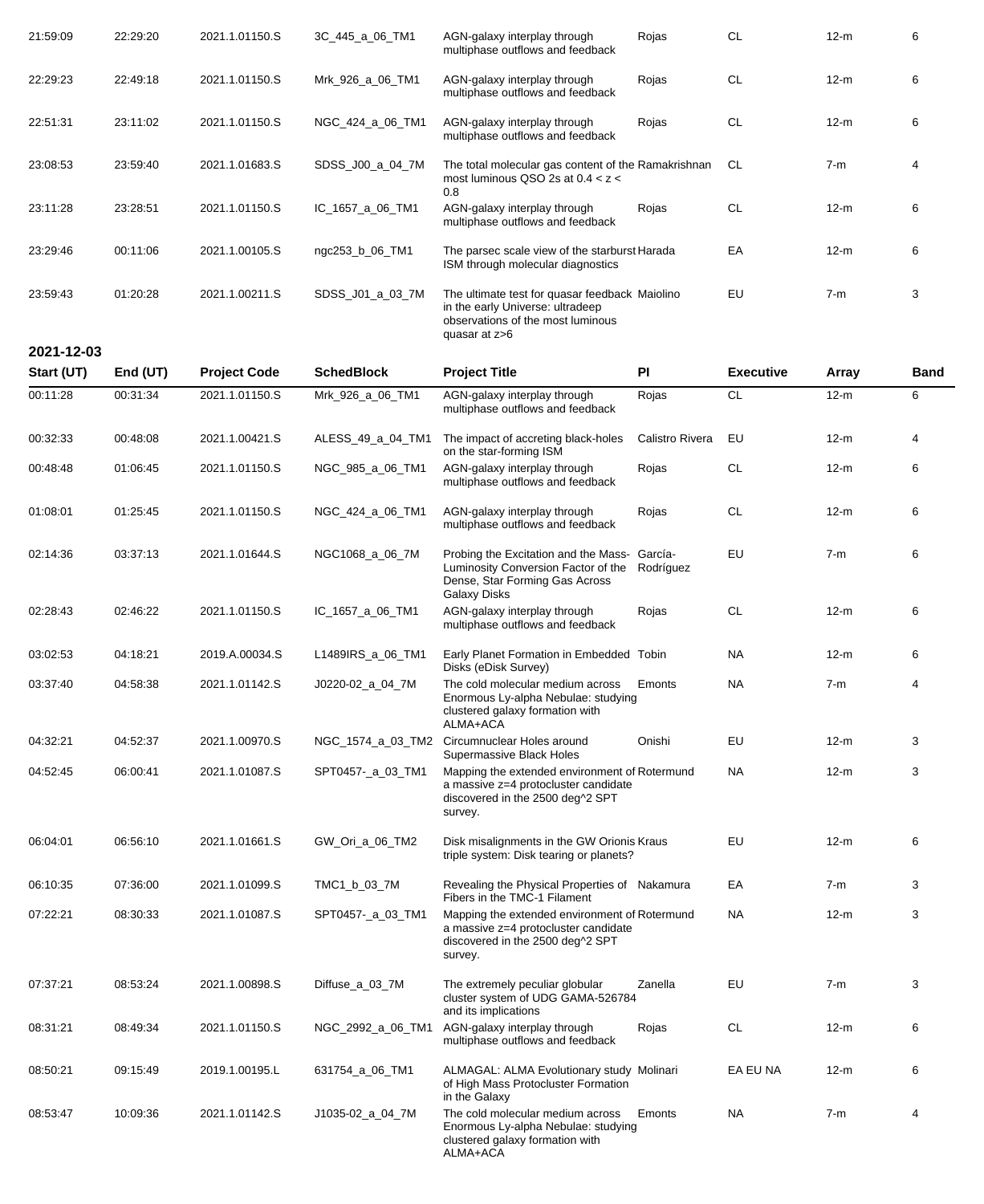| 09:16:34                 | 10:15:56             | 2018.1.00223.S                        | NGC3256_a_03_TM1  | Molecular Gas in Twin Galactic<br>Outflows                                                                                               | Sakamoto      | EA               | $12-m$         | 3                |
|--------------------------|----------------------|---------------------------------------|-------------------|------------------------------------------------------------------------------------------------------------------------------------------|---------------|------------------|----------------|------------------|
| 10:10:20                 | 11:26:09             | 2021.1.01142.S                        | J1035-02_a_04_7M  | The cold molecular medium across<br>Enormous Ly-alpha Nebulae: studying<br>clustered galaxy formation with<br>ALMA+ACA                   | Emonts        | NA.              | $7-m$          | 4                |
| 10:20:51                 | 11:20:18             | 2018.1.00223.S                        | NGC3256_a_03_TM1  | Molecular Gas in Twin Galactic<br><b>Outflows</b>                                                                                        | Sakamoto      | EA               | $12-m$         | 3                |
| 11:34:29                 | 12:14:13             | 2021.1.01683.S                        | SDSS_J12_c_04_7M  | The total molecular gas content of the Ramakrishnan<br>most luminous QSO 2s at $0.4 < z <$<br>0.8                                        |               | CL.              | $7-m$          | 4                |
| 11:36:35                 | 11:53:45             | 2021.1.01150.S                        | NGC4941_a_06_TM1  | AGN-galaxy interplay through<br>multiphase outflows and feedback                                                                         | Rojas         | <b>CL</b>        | $12-m$         | 6                |
| 19:56:06                 | 21:06:52             | 2021.1.00313.S                        | DR_Ser_a_03_TM1   | Colliding winds: the detailed structure Maercker<br>of the detached shells around R Scl,<br>V644 Sco and DR Ser                          |               | EU               | $12-m$         | 3                |
| 21:11:03                 | 22:26:12             | 2019.2.00110.S                        | NGC_6822_a_03_7M  | An unbiased census of giant<br>molecular clouds in the low-metal<br>dwarf galaxy NGC 6822                                                | Kohno         | EA               | $7-m$          | 3                |
| 21:43:17                 | 22:52:58             | 2021.1.00398.S                        | LAB1_a_03_TM1     | Molecular Gas Census in a giant<br>Lyman-alpha blob at z=3                                                                               | Umehata       | EA               | $12-m$         | 3                |
| 22:53:02                 | 23:41:30             | 2019.1.00863.T                        | GRB21110_c_03_TM1 | Unveiling the First Short GRB<br>Millimeter Afterglows with ALMA                                                                         | Fong          | <b>NA</b>        | $12-m$         | 3                |
| 23:17:23                 | 00:33:45             | 2021.1.00211.S                        | SDSS_J01_a_03_7M  | The ultimate test for quasar feedback Maiolino<br>in the early Universe: ultradeep<br>observations of the most luminous<br>quasar at z>6 |               | EU               | $7-m$          | 3                |
| 23:41:33                 | 00:50:30             | 2021.1.00344.S                        | DRC-2_a_04_TM1    | A sub-arcsec ALMA view of a<br>luminous obscured AGN in a gas-rich<br>protocluster at z=4                                                | Vito          | EU               | $12-m$         | 4                |
| 2021-12-04<br>Start (UT) |                      |                                       | <b>SchedBlock</b> |                                                                                                                                          | PI            | <b>Executive</b> |                |                  |
| 00:33:52                 | End (UT)<br>01:54:40 | <b>Project Code</b><br>2021.1.00211.S | SDSS_J01_a_03_7M  | <b>Project Title</b><br>The ultimate test for quasar feedback Maiolino                                                                   |               | EU               | Array<br>$7-m$ | <b>Band</b><br>3 |
|                          |                      |                                       |                   | in the early Universe: ultradeep<br>observations of the most luminous<br>quasar at z>6                                                   |               |                  |                |                  |
| 00:50:37                 | 01:38:44             | 2019.1.01197.S                        | PJ020941_a_03_TM2 | Probing Gas, Dust, Stars, and Star<br>Formation Activity down to 100-pc<br>Scales using Strong Gravitational<br>Lensing                  | Kamieneski    | NA.              | $12-m$         | 3                |
| 01:52:40                 | 03:00:46             | 2021.1.01087.S                        | SPT0457-_a_03_TM1 | Mapping the extended environment of Rotermund<br>a massive z=4 protocluster candidate<br>discovered in the 2500 deg^2 SPT<br>survey.     |               | <b>NA</b>        | $12-m$         | 3                |
| 02:07:22                 | 02:58:00             | 2021.1.01683.S                        | SDSS_J01_a_04_7M  | The total molecular gas content of the Ramakrishnan<br>most luminous QSO 2s at $0.4 < z <$<br>0.8                                        |               | CL               | $7-m$          | 4                |
| 02:58:04                 | 04:11:11             | 2021.1.00199.S                        | NGC1291_a_03_7M   | Systematically Measuring CO<br><b>Emission of Double-Barred Galaxies</b>                                                                 | Wu            | EA               | $7-m$          | 3                |
| 03:00:58                 | 04:08:50             | 2021.1.01087.S                        | SPT0457-_a_03_TM1 | Mapping the extended environment of Rotermund<br>a massive z=4 protocluster candidate<br>discovered in the 2500 deg^2 SPT<br>survey.     |               | NA.              | $12-m$         | 3                |
| 04:08:54                 | 04:51:31             | 2021.1.01188.S                        | GDS-4841_a_03_TM1 | CO Kinematics at Cosmic Noon:<br>Timing the Redistribution of Metals<br><b>Around Galaxies</b>                                           | <b>Simons</b> | NA.              | $12-m$         | 3                |
| 04:11:15                 | 05:24:04             | 2021.1.00199.S                        | NGC1291_a_03_7M   | Systematically Measuring CO<br><b>Emission of Double-Barred Galaxies</b>                                                                 | Wu            | EA               | $7-m$          | 3                |
| 04:52:05                 | 05:34:33             | 2021.1.01188.S                        | GDS-4841_a_03_TM1 | CO Kinematics at Cosmic Noon:<br>Timing the Redistribution of Metals<br><b>Around Galaxies</b>                                           | Simons        | NA.              | $12-m$         | 3                |
| 05:24:08                 | 06:38:48             | 2021.1.00927.S                        | Betelgeu_c_03_7M  | The fall and rise of Betelgeuse: diving Agliozzo<br>in its ejecta with ACA                                                               |               | EU               | $7-m$          | 3                |
| 05:34:36                 | 06:14:16             | 2021.1.00766.S                        | RXCJ0439_a_04_TM1 | Constraining the cold accretion onto<br>the most massive Black Holes                                                                     | Rose          | EU               | $12-m$         | 4                |
| 06:14:20                 | 07:25:48             | 2021.1.00272.S                        | MACSJ071_a_03_TM1 | Small but mighty: Reconciling a<br>paradoxical low-mass, ultra-dusty<br>galaxy at z=4.27                                                 | Pope          | NA.              | $12-m$         | 3                |
| 06:39:00                 | 07:53:51             | 2021.1.00898.S                        | Diffuse_a_03_7M   | The extremely peculiar globular<br>cluster system of UDG GAMA-526784<br>and its implications                                             | Zanella       | EU               | $7-m$          | 3                |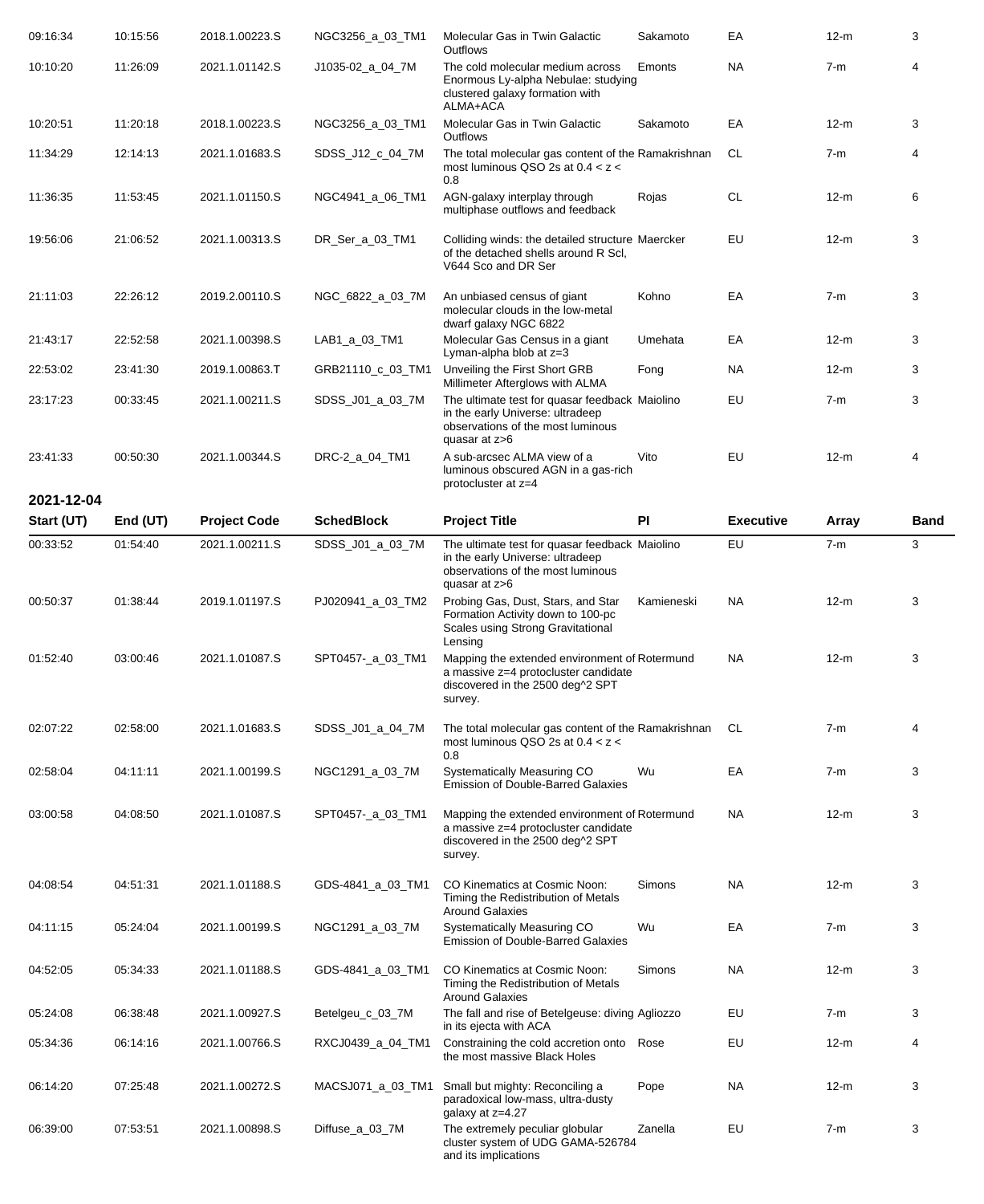| 00:12:12             | 01:23:43             | 2021.1.01291.S                   | U4-28702_a_03_TM1                 | Molecular gas distributions in compactTadaki<br>dusty star-forming galaxies at z=2                                                 |                  | EA               | $12-m$          | 3           |
|----------------------|----------------------|----------------------------------|-----------------------------------|------------------------------------------------------------------------------------------------------------------------------------|------------------|------------------|-----------------|-------------|
| Start (UT)           | End (UT)             | <b>Project Code</b>              | <b>SchedBlock</b>                 | <b>Project Title</b>                                                                                                               | PI               | <b>Executive</b> | Array           | <b>Band</b> |
| 2021-12-05           |                      |                                  |                                   | protocluster at z=4                                                                                                                |                  |                  |                 |             |
| 23:02:54             | 00:12:09             | 2021.1.00344.S                   | DRC-2_a_04_TM1                    | Lyman-alpha blob at z=3<br>A sub-arcsec ALMA view of a<br>luminous obscured AGN in a gas-rich                                      | Vito             | EU               | $12-m$          | 4           |
| 21:00:31<br>21:53:23 | 22:15:38<br>23:02:51 | 2019.2.00110.S<br>2021.1.00398.S | NGC_6822_a_03_7M<br>LAB1_a_03_TM1 | An unbiased census of giant<br>molecular clouds in the low-metal<br>dwarf galaxy NGC 6822<br>Molecular Gas Census in a giant       | Kohno<br>Umehata | EA<br>EA         | $7-m$<br>$12-m$ | 3<br>3      |
| 20:25:53             | 21:35:26             | 2021.1.00398.S                   | LAB1_a_03_TM1                     | Molecular Gas Census in a giant<br>Lyman-alpha blob at z=3                                                                         | Umehata          | EA               | $12-m$          | 3           |
| 19:47:29             | 21:00:27             | 2019.2.00110.S                   | NGC_6822_a_03_7M                  | An unbiased census of giant<br>molecular clouds in the low-metal<br>dwarf galaxy NGC 6822                                          | Kohno            | EA               | $7-m$           | 3           |
| 19:17:27             | 20:20:43             | 2021.1.00313.S                   | V644_Sco_a_03_TM1                 | Colliding winds: the detailed structure Maercker<br>of the detached shells around R Scl.<br>V644 Sco and DR Ser                    |                  | EU               | $12-m$          | 3           |
| 18:23:51             | 19:39:45             | 2021.1.00172.L                   | Sgr_A_st_m_03_7M                  | ACES: The ALMA CMZ Exploration<br>Survey                                                                                           | Longmore         | EA EU NA         | $7-m$           | 3           |
| 18:00:08             | 19:03:28             | 2021.1.00313.S                   | V644_Sco_a_03_TM1                 | Colliding winds: the detailed structure Maercker<br>of the detached shells around R Scl,<br>V644 Sco and DR Ser                    |                  | EU               | $12-m$          | 3           |
| 16:40:51             | 17:51:42             | 2021.1.00313.S                   | DR_Ser_a_03_TM1                   | Colliding winds: the detailed structure Maercker<br>of the detached shells around R Scl,<br>V644 Sco and DR Ser                    |                  | EU               | $12-m$          | 3           |
| 16:13:15             | 17:29:24             | 2021.1.00172.L                   | Sgr_A_st_m_03_7M                  | ACES: The ALMA CMZ Exploration    Longmore<br>Survey                                                                               |                  | EA EU NA         | 7-m             | 3           |
| 15:36:36             | 16:39:51             | 2021.1.00313.S                   | V644_Sco_a_03_TM1                 | Colliding winds: the detailed structure Maercker<br>of the detached shells around R Scl.<br>V644 Sco and DR Ser                    |                  | EU               | $12-m$          | 3           |
| 14:49:55             | 16:05:42             | 2021.1.00172.L                   | Sgr_A_st_m_03_7M                  | ACES: The ALMA CMZ Exploration<br>Survey                                                                                           | Longmore         | EA EU NA         | $7-m$           | 3           |
| 14:11:42             | 15:14:58             | 2021.1.00313.S                   | V644_Sco_a_03_TM1                 | Colliding winds: the detailed structure Maercker<br>of the detached shells around R Scl,<br>V644 Sco and DR Ser                    |                  | EU               | $12-m$          | 3           |
| 13:48:44             | 14:10:45             | 2021.1.00353.S                   | J1329_a_05_TM1                    | Probing gas excitation variations in<br>lensed starbursts at cosmic noon via<br>sub-kpc imaging of [CI] and the CO<br>ladder       | Harrington       | EU               | $12-m$          | 5           |
| 13:31:22             | 14:49:16             | 2021.1.01195.S                   | M83_a_03_7M                       | Do "dense gas tracers" really trace<br>dense gas?                                                                                  | Harada           | EA               | $7-m$           | 3           |
| 12:21:48             | 13:23:26             | 2021.1.00499.S                   | PJ113921_a_03_TM2                 | Probing Gas, Dust, Stars, and Star<br>Formation Activity down to 100-pc<br>Scales using Strong Gravitational<br>Lensing            | Kamieneski       | NA.              | $12-m$          | 3           |
| 12:04:46             | 13:22:23             | 2021.1.01195.S                   | M83_a_03_7M                       | Do "dense gas tracers" really trace<br>dense gas?                                                                                  | Harada           | EA               | $7-m$           | 3           |
| 10:47:01             | 12:04:16             | 2021.1.01195.S                   | M83_a_03_7M                       | Do "dense gas tracers" really trace<br>dense gas?                                                                                  | Harada           | EA               | $7-m$           | 3           |
| 10:25:26             | 11:28:01             | 2021.1.01650.S                   | cos-Hdro_a_03_TM1                 | Towards a systematic redshift<br>determination of HST-dark galaxies                                                                | Kohno            | EA               | $12-m$          | 3           |
| 09:22:43             | 10:25:23             | 2021.1.01650.S                   | cos-Hdro_a_03_TM1                 | Milky Way<br>Towards a systematic redshift<br>determination of HST-dark galaxies                                                   | Kohno            | EA               | $12-m$          | 3           |
| 09:16:31             | 10:38:56             | 2021.1.00740.S                   | NGC2903_a_03_7M                   | <b>Extragalactic Cloud Scale</b><br><b>Observations of High Critical Density</b><br>Tracers - Bridging the Gap to the              | <b>Barnes</b>    | EU               | $7-m$           | 3           |
| 08:37:03             | 09:21:50             | 2021.1.00607.S                   | G244.8+5_a_03_TM1                 | Milky Way<br>The dense gas star-formation law in<br>dusty star-forming galaxies at z~2-4                                           | Canameras        | EU               | $12-m$          | 3           |
| 07:53:54             | 09:16:27             | 2021.1.00740.S                   | NGC2903_a_03_7M                   | galaxy at z=4.27<br><b>Extragalactic Cloud Scale</b><br>Observations of High Critical Density<br>Tracers - Bridging the Gap to the | <b>Barnes</b>    | EU               | $7-m$           | 3           |
| 07:25:51             | 08:36:59             | 2021.1.00272.S                   | MACSJ071_a_03_TM1                 | Small but mighty: Reconciling a<br>paradoxical low-mass, ultra-dusty                                                               | Pope             | NA.              | $12-m$          | 3           |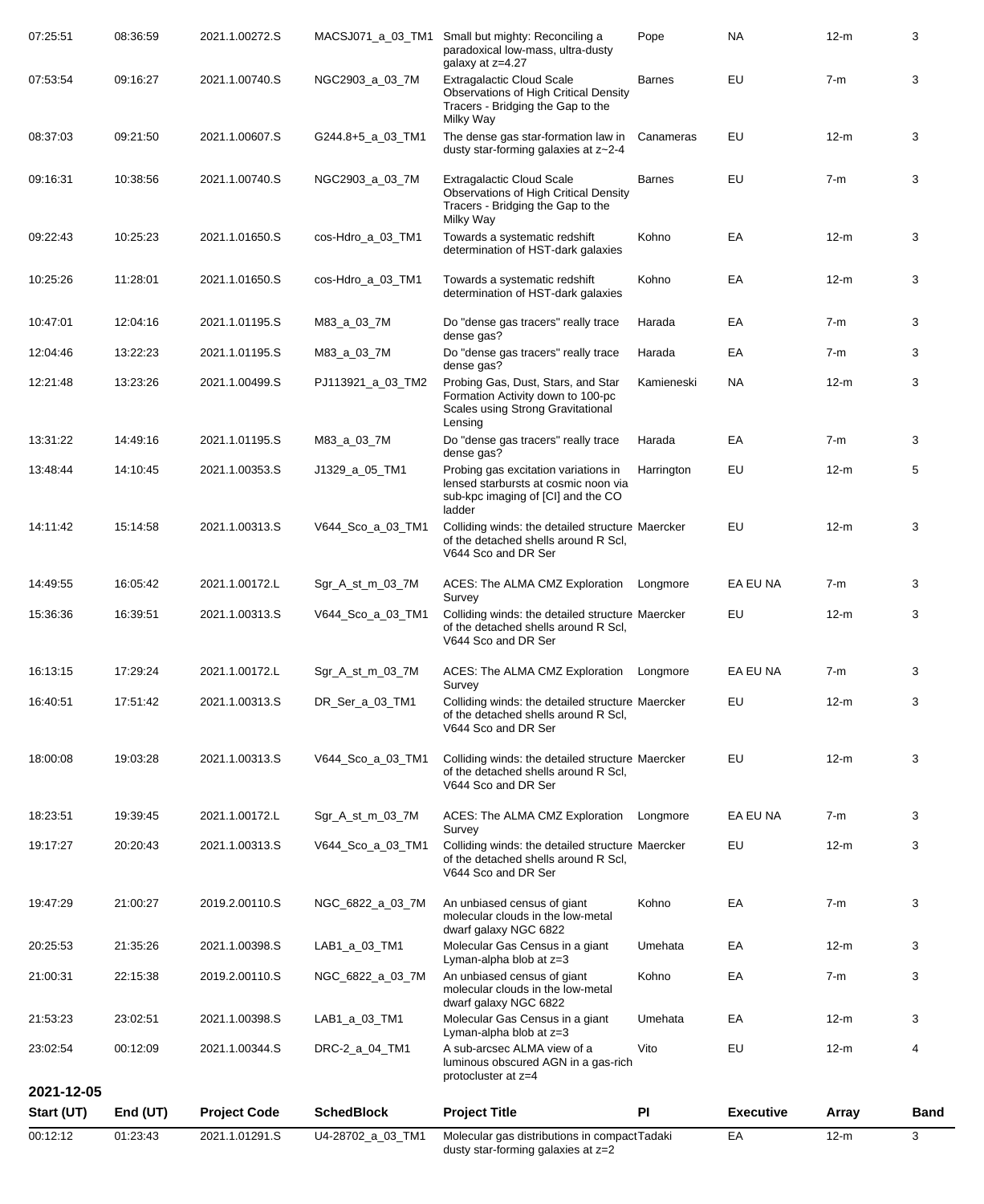| 00:52:09 | 02:08:49 | 2021.1.00199.S | NGC1291_a_03_7M   | Systematically Measuring CO<br><b>Emission of Double-Barred Galaxies</b>                                                           | Wu                | EA        | $7-m$  | 3 |
|----------|----------|----------------|-------------------|------------------------------------------------------------------------------------------------------------------------------------|-------------------|-----------|--------|---|
| 01:47:21 | 02:38:58 | 2021.1.00935.S | SPT0311_a_03_TM1  | The z=7 SPT0311 protocluster:<br>cluster membership and dynamics<br>from line observations                                         | Chapman           | NA.       | $12-m$ | 3 |
| 02:22:02 | 03:38:16 | 2021.1.00199.S | NGC1291_a_03_7M   | Systematically Measuring CO<br><b>Emission of Double-Barred Galaxies</b>                                                           | Wu                | EA        | $7-m$  | 3 |
| 03:01:17 | 03:20:22 | 2021.1.00421.S | ALESS_70_a_03_TM1 | The impact of accreting black-holes<br>on the star-forming ISM                                                                     | Calistro Rivera   | EU        | $12-m$ | 3 |
| 03:20:32 | 04:15:21 | 2021.1.00313.S | R_Scl_a_03_TM1    | Colliding winds: the detailed structure Maercker<br>of the detached shells around R Scl,<br>V644 Sco and DR Ser                    |                   | EU        | $12-m$ | 3 |
| 03:57:31 | 05:18:53 | 2021.1.01099.S | TMC1_b_03_7M      | Revealing the Physical Properties of<br>Fibers in the TMC-1 Filament                                                               | Nakamura          | EA        | $7-m$  | 3 |
| 04:20:21 | 04:40:37 | 2021.1.01676.S | ALESS007_a_04_TM1 | A CO census of high-redshift<br>submillimetre galaxies in ECDFS                                                                    | Thomson           | EU        | $12-m$ | 4 |
| 04:40:50 | 05:36:51 | 2021.1.01650.S | GDS-2552_a_03_TM1 | Towards a systematic redshift<br>determination of HST-dark galaxies                                                                | Kohno             | EA        | $12-m$ | 3 |
| 05:37:03 | 06:33:04 | 2021.1.01650.S | GDS-A20_a_03_TM1  | Towards a systematic redshift<br>determination of HST-dark galaxies                                                                | Kohno             | EA        | $12-m$ | 3 |
| 06:33:08 | 07:44:46 | 2021.1.00272.S | MACSJ071_a_03_TM1 | Small but mighty: Reconciling a<br>paradoxical low-mass, ultra-dusty<br>galaxy at z=4.27                                           | Pope              | NA.       | $12-m$ | 3 |
| 07:30:01 | 08:50:42 | 2021.1.00199.S | NGC2859_a_03_7M   | Systematically Measuring CO<br><b>Emission of Double-Barred Galaxies</b>                                                           | Wu                | EA        | $7-m$  | 3 |
| 07:45:30 | 08:34:50 | 2021.1.01438.S | UV_LBG5_a_03_TM1  | Unveiling the early phases in the<br>evolution of compact and massive<br>galaxies at the cosmic noon                               | Marques-Chaves EU |           | $12-m$ | 3 |
| 08:35:53 | 09:11:59 | 2021.1.00407.S | RXCJ0949_a_03_TM1 | Lifting the shroud on two IRAC-dark<br>dusty star-forming galaxies                                                                 | Bauer             | <b>CL</b> | $12-m$ | 3 |
| 08:51:34 | 10:14:06 | 2021.1.00740.S | NGC2903_a_03_7M   | <b>Extragalactic Cloud Scale</b><br><b>Observations of High Critical Density</b><br>Tracers - Bridging the Gap to the<br>Milky Way | <b>Barnes</b>     | EU        | $7-m$  | 3 |
| 09:12:02 | 09:46:13 | 2021.1.00059.S | M95_a_03_TM2      | A Top-down View of Massive Cluster Sun<br>Formation in a Nearby Nuclear<br><b>Starburst Ring</b>                                   |                   | <b>NA</b> | $12-m$ | 3 |
| 09:48:30 | 10:35:38 | 2021.1.01438.S | UV_LBG8_a_03_TM1  | Unveiling the early phases in the<br>evolution of compact and massive<br>galaxies at the cosmic noon                               | Marques-Chaves EU |           | $12-m$ | 3 |
| 10:38:26 | 11:31:41 | 2021.1.01438.S | UV_LBG7_a_03_TM1  | Unveiling the early phases in the<br>evolution of compact and massive<br>galaxies at the cosmic noon                               | Marques-Chaves EU |           | $12-m$ | 3 |
| 11:07:37 | 12:25:11 | 2021.1.01195.S | M83_a_03_7M       | Do "dense gas tracers" really trace<br>dense gas?                                                                                  | Harada            | EA        | $7-m$  | 3 |
| 11:44:47 | 12:43:33 | 2021.1.01438.S | UV_LBG2_a_03_TM1  | Unveiling the early phases in the<br>evolution of compact and massive<br>galaxies at the cosmic noon                               | Marques-Chaves EU |           | $12-m$ | 3 |
| 12:26:09 | 13:43:50 | 2021.1.01195.S | M83_a_03_7M       | Do "dense gas tracers" really trace<br>dense gas?                                                                                  | Harada            | EA        | $7-m$  | 3 |
| 12:43:35 | 13:43:44 | 2021.1.01438.S | UV_LBG4_a_03_TM1  | Unveiling the early phases in the<br>evolution of compact and massive<br>galaxies at the cosmic noon                               | Marques-Chaves EU |           | $12-m$ | 3 |
| 14:03:45 | 15:17:40 | 2021.1.01720.S | V4046_Sg_a_03_TM1 | Benchmarking 13C fractionation with Loomis<br>HC3N in protoplanetary disks                                                         |                   | <b>NA</b> | $12-m$ | 3 |
| 14:12:10 | 15:29:50 | 2021.1.01195.S | M83_a_03_7M       | Do "dense gas tracers" really trace<br>dense gas?                                                                                  | Harada            | EA        | $7-m$  | 3 |
| 15:29:54 | 16:47:44 | 2021.1.00172.L | Sgr_A_st_m_03_7M  | ACES: The ALMA CMZ Exploration<br>Survey                                                                                           | Longmore          | EA EU NA  | $7-m$  | 3 |
| 17:21:51 | 18:32:47 | 2021.1.00313.S | DR_Ser_a_03_TM1   | Colliding winds: the detailed structure Maercker<br>of the detached shells around R Scl,<br>V644 Sco and DR Ser                    |                   | EU        | $12-m$ | 3 |
| 17:28:56 | 18:42:03 | 2021.1.00172.L | Sgr_A_st_m_03_7M  | ACES: The ALMA CMZ Exploration<br>Survey                                                                                           | Longmore          | EA EU NA  | $7-m$  | 3 |
| 18:43:12 | 19:56:08 | 2021.1.01720.S | V4046_Sg_a_03_TM1 | Benchmarking 13C fractionation with Loomis<br>HC3N in protoplanetary                                                               |                   | <b>NA</b> | $12-m$ | 3 |